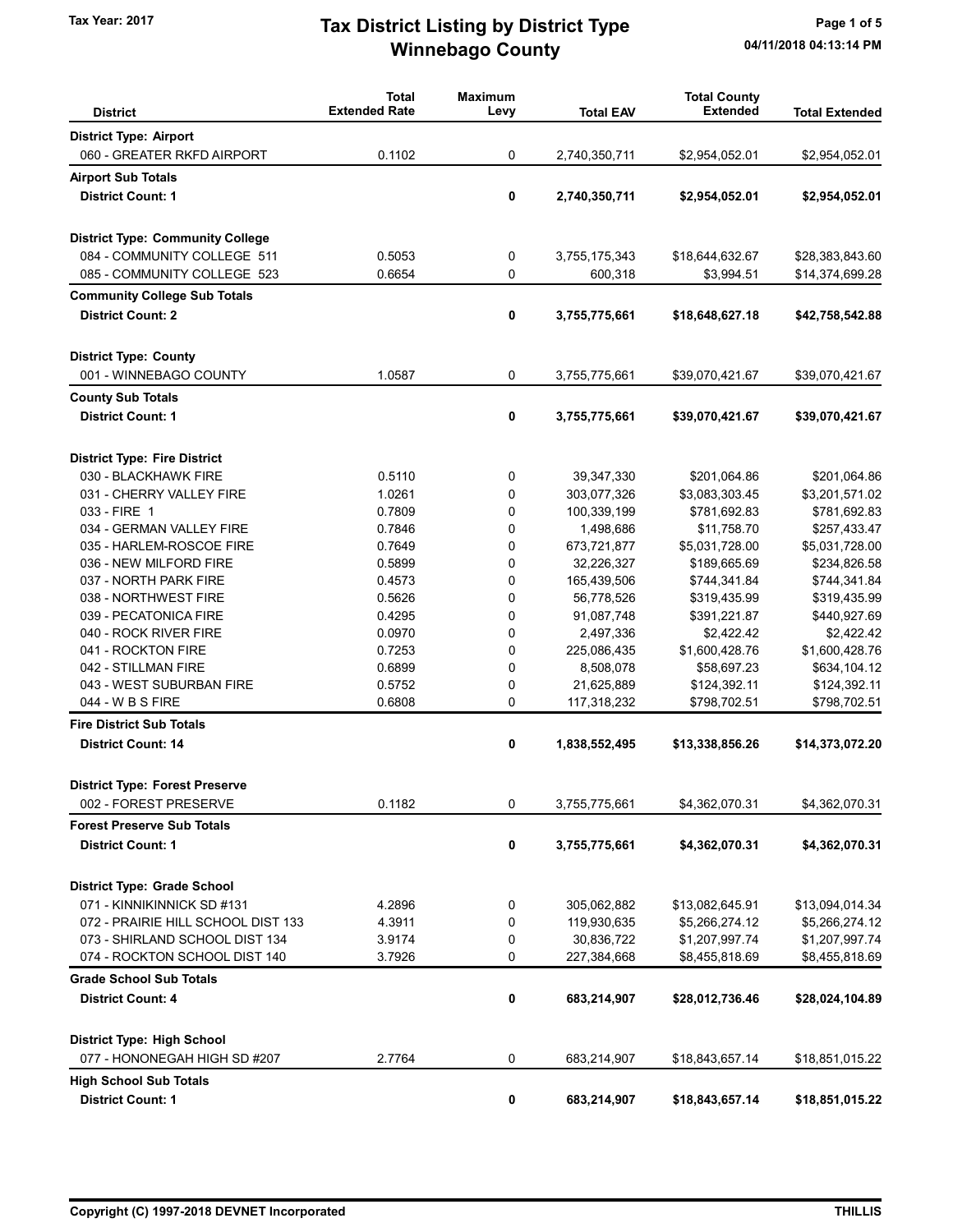# Winnebago County Tax Year: 2017 **Tax District Listing by District Type** Page 2 of 5

|                                                                   | <b>Total</b>         | <b>Maximum</b> |                            | <b>Total County</b>          |                              |
|-------------------------------------------------------------------|----------------------|----------------|----------------------------|------------------------------|------------------------------|
| <b>District</b>                                                   | <b>Extended Rate</b> | Levy           | <b>Total EAV</b>           | <b>Extended</b>              | <b>Total Extended</b>        |
| <b>District Type: Libraries</b>                                   |                      |                |                            |                              |                              |
| 061 - SOUTH BELOIT CITY LIBRARY                                   | 0.2118               | 0              | 109,852,436                | \$231,157.26                 | \$231,157.26                 |
| <b>Libraries Sub Totals</b>                                       |                      |                |                            |                              |                              |
| <b>District Count: 1</b>                                          |                      | 0              | 109,852,436                | \$231,157.26                 | \$231,157.26                 |
|                                                                   |                      |                |                            |                              |                              |
| <b>District Type: Library District</b>                            |                      |                |                            |                              |                              |
| 054 - CHERRY VALLEY LIBRARY                                       | 0.3974               | 0              | 247,782,596                | \$974,101.86                 | \$1,021,418.04               |
| 055 - NORTH SUBURBAN LIBRARY                                      | 0.3023               | 0              | 1,166,733,273              | \$3,424,297.01               | \$3,557,506.55               |
| 056 - PECATONICA LIBRARY                                          | 0.1940               | 0              | 86,520,694                 | \$167,850.15                 | \$192,142.48                 |
| 057 - TALCOTT FREE LIBRARY                                        | 0.2149               | 0              | 195, 136, 755              | \$409,831.08                 | \$409,831.08                 |
| 058 - WINNEBAGO LIBRARY                                           | 0.2160               | 0              | 141,495,454                | \$305,630.19                 | \$305,630.19                 |
| 059 - ROCKFORD CITY LIBRARY                                       | 0.5091               | 0              | 1,473,025,376              | \$7,380,389.02               | \$7,381,009.76               |
| <b>Library District Sub Totals</b>                                |                      |                |                            |                              |                              |
| <b>District Count: 6</b>                                          |                      | 0              | 3,310,694,148              | \$12,662,099.31              | \$12,867,538.10              |
| District Type: Multi-Township Dist                                |                      |                |                            |                              |                              |
| 101 - BU/HA MULTI TOWNSHIP                                        | 0.0490               | 0              | 39,625,952                 | \$19,416.72                  | \$19,416.72                  |
| 102 - DU/LA MULTI TOWNSHIP                                        | 0.0409               | 0              | 70,109,509                 | \$28,577.58                  | \$28,577.58                  |
| 124 - PE/SE MULTI TOWNSHIP                                        | 0.0541               | 0              | 91,327,677                 | \$49,408.27                  | \$49,408.27                  |
|                                                                   |                      |                |                            |                              |                              |
| <b>Multi-Township Dist Sub Totals</b><br><b>District Count: 3</b> |                      | 0              | 201,063,138                | \$97,402.57                  | \$97,402.57                  |
|                                                                   |                      |                |                            |                              |                              |
| <b>District Type: Municipality</b>                                |                      |                |                            |                              |                              |
| 017 - CHERRY VALLEY VILLAGE                                       | 0.0000               | 0              | 70,400,557                 | \$0.00                       | \$0.00                       |
| 018 - DURAND VILLAGE                                              | 0.3338               | 0              | 16,327,563                 | \$53,708.06                  | \$53,708.06                  |
| 019 - LOVES PARK CITY                                             | 0.0000               | 0              | 333,562,817                | \$0.00                       | \$0.00                       |
| 020 - MACHESNEY PARK VILLAGE                                      | 0.0000               | 0              | 335,940,488                | \$0.00                       | \$0.00                       |
| 021 - NEW MILFORD VILLAGE                                         | 0.0000               | 0              | 8,308,493                  | \$0.00                       | \$0.00                       |
| 022 - PECATONICA VILLAGE                                          | 0.7382               | 0              | 26,265,203                 | \$193,889.73                 | \$193,889.73                 |
| 023 - ROCKFORD CITY                                               | 3.2517               | 0              | 1,473,025,376              | \$47,139,679.78              | \$47,143,644.55              |
| 024 - ROCKTON VILLAGE                                             | 0.6636               | 0              | 152,555,188                | \$982,965.73                 | \$982,965.73                 |
| 025 - ROSCOE VILLAGE                                              | 0.6667               | 0              | 203,856,653                | \$1,358,594.52               | \$1,358,594.52               |
| 026 - SOUTH BELOIT CITY                                           | 1.1625               | 0              | 109,852,436                | \$1,268,745.61               | \$1,268,745.61               |
| 027 - WINNEBAGO VILLAGE                                           | 0.9266               | 0              | 45,667,251                 | \$423,152.74                 | \$423,152.74                 |
| <b>Municipality Sub Totals</b>                                    |                      |                |                            |                              |                              |
| <b>District Count: 11</b>                                         |                      | 0              | 2,775,762,025              | \$51,420,736.17              | \$51,424,700.94              |
| <b>District Type: Park District</b>                               |                      |                |                            |                              |                              |
| 046 - ROCKFORD PARK DISTRICT                                      | 1.1371               | 0              | 2,116,462,345              | \$23,626,094.98              | \$24,016,308.07              |
| 047 - SUMNER PARK                                                 | 0.1472               | 0              | 74,917,266                 | \$110,278.21                 | \$110,278.21                 |
| 048 - WINNEBAGO PARK DISTRICT                                     | 0.1325               | 0              | 92,517,952                 | \$122,586.29                 | \$122,586.29                 |
| 049 - SEWARD PARK DISTRICT                                        | 0.1529               | 0              | 17,142,068                 | \$26,210.22                  | \$26,210.22                  |
| <b>Park District Sub Totals</b>                                   |                      |                |                            |                              |                              |
| <b>District Count: 4</b>                                          |                      | 0              | 2,301,039,631              | \$23,885,169.70              | \$24,275,382.79              |
|                                                                   |                      |                |                            |                              |                              |
| <b>District Type: Road District</b>                               |                      |                |                            |                              |                              |
| 110 - BURRITT TWSP ROAD                                           | 0.2017               | 0              | 25,433,971                 | \$51,300.32                  | \$51,300.32                  |
| 111 - CHERRY VALLEY TWSP ROAD                                     | 0.2739               | 0              | 266,130,330                | \$721,911.94                 | \$721,911.94                 |
| 112 - DURAND TWSP ROAD                                            | 0.2889               | 0              | 37,044,952                 | \$106,336.23                 | \$106,336.23                 |
| 113 - HARLEM TWSP ROAD                                            | 0.0477               | 0              | 597,846,662                | \$269,798.91                 | \$269,798.91                 |
| 114 - HARRISON TWSP ROAD                                          | 0.2081               | 0              | 14,191,981                 | \$29,533.51                  | \$29,533.51                  |
| 115 - LAONA TWSP ROAD                                             | 0.2072               | 0              | 33,064,557                 | \$68,509.76                  | \$68,509.76                  |
| 116 - OWEN TWSP ROAD                                              | 0.2021               | 0<br>0         | 82,862,718                 | \$167,465.55                 | \$167,465.55                 |
| 117 - PECATONICA TWSP ROAD                                        | 0.1873               |                | 67,368,357                 | \$126,180.93                 | \$126,180.93                 |
| 118 - ROCKFORD TWSP ROAD<br>119 - ROCKTON TWSP ROAD               | 0.1478<br>0.1574     | 0<br>0         | 1,801,970,799              | \$2,626,199.65               | \$2,626,199.65               |
| 120 - ROSCOE TWSP ROAD                                            | 0.1808               | 0              | 253,351,318<br>436,370,065 | \$391,003.47<br>\$788,446.82 | \$391,003.47<br>\$788,446.82 |
|                                                                   |                      |                |                            |                              |                              |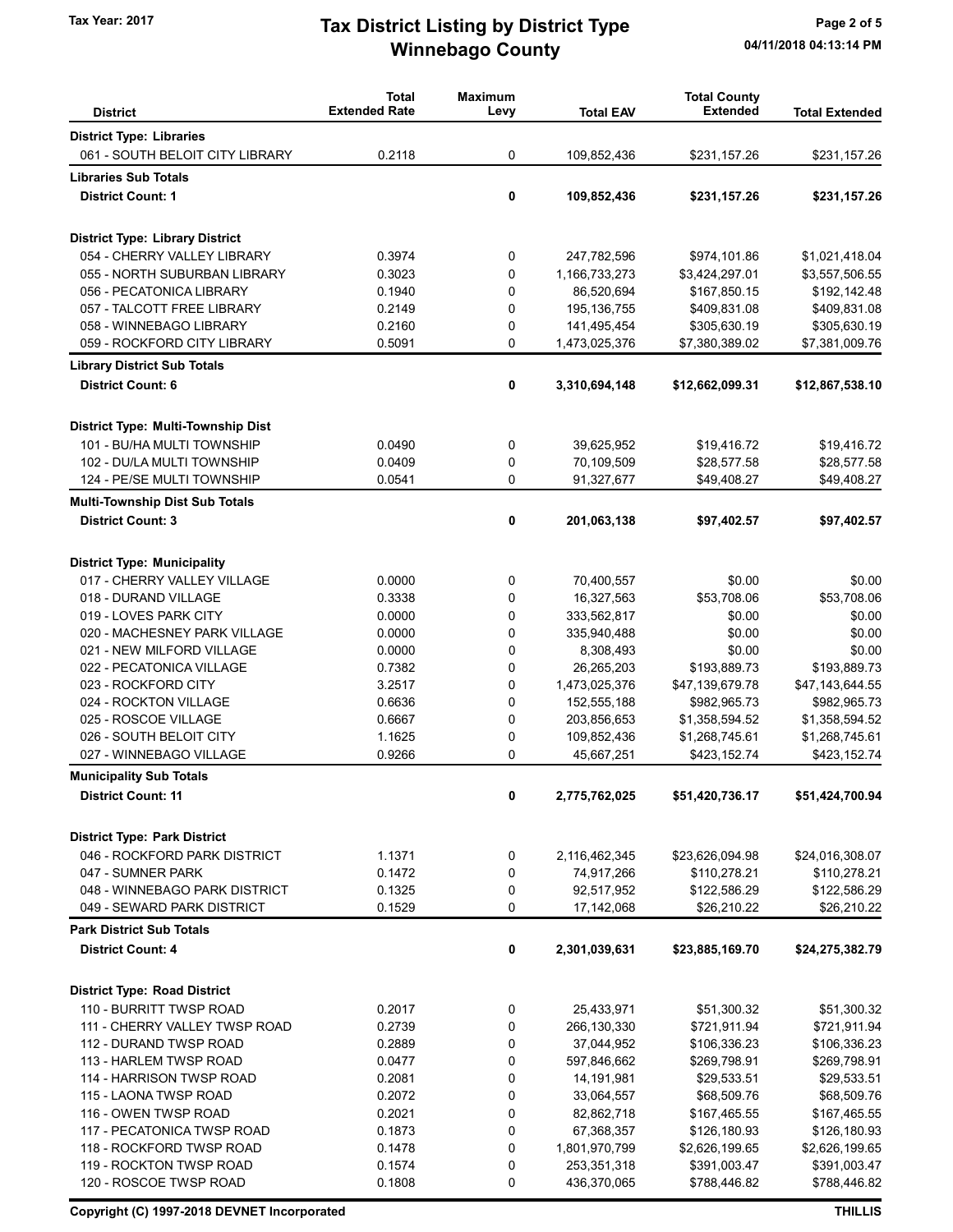# Winnebago County Tax Year: 2017 **Tax District Listing by District Type** Page 3 of 5

|                                                     | <b>Total</b>         | <b>Maximum</b> |                  | <b>Total County</b> |                       |
|-----------------------------------------------------|----------------------|----------------|------------------|---------------------|-----------------------|
| <b>District</b>                                     | <b>Extended Rate</b> | Levy           | <b>Total EAV</b> | <b>Extended</b>     | <b>Total Extended</b> |
| <b>District Type: Road District</b>                 |                      |                |                  |                     |                       |
| 121 - SEWARD TWSP ROAD                              | 0.4369               | 0              | 24,690,977       | \$107,874.88        | \$107,874.88          |
| 122 - SHIRLAND TWSP ROAD                            | 0.1159               | 0              | 22,931,022       | \$26,577.05         | \$26,577.05           |
| 123 - WINNEBAGO TWSP ROAD                           | 0.1997               | 0              | 92,517,952       | \$184,758.35        | \$184,758.35          |
| <b>Road District Sub Totals</b>                     |                      |                |                  |                     |                       |
| <b>District Count: 14</b>                           |                      | 0              | 3,755,775,661    | \$5,665,897.37      | \$5,665,897.37        |
|                                                     |                      |                |                  |                     |                       |
| <b>District Type: Sanitary Districts</b>            |                      |                |                  |                     |                       |
| 050 - DURAND SANITARY                               |                      |                |                  |                     |                       |
|                                                     | 0.0439               | 0              | 14,944,031       | \$6,456.09          | \$6,456.09            |
| 051 - ROCK RIVER WATER REC<br>053 - SEWARD SANITARY | 0.2040<br>0.0910     | 0<br>0         | 2,508,422,110    | \$5,006,813.55      | \$5,006,813.55        |
|                                                     |                      |                | 4,288,706        | \$3,902.72          | \$3,902.72            |
| <b>Sanitary Districts Sub Totals</b>                |                      |                |                  |                     |                       |
| <b>District Count: 3</b>                            |                      | 0              | 2,527,654,847    | \$5,017,172.36      | \$5,017,172.36        |
|                                                     |                      |                |                  |                     |                       |
| <b>District Type: Special Districts</b>             |                      |                |                  |                     |                       |
| 062 - RKFD - WINN DRAINAGE                          | 0.0437               | 0              | 9,412,683        | \$4,113.34          | \$4,113.34            |
| 109 - COUNTRY OAKS SSA                              | 0.0000               | 0              | 321,513          | \$5,940.27          | \$5,940.27            |
| 136 - HARVEST HILLS SSA                             | 0.0000               | 0              | 3,159,925        | \$27,683.64         | \$27,683.64           |
| 155 - PERRYVILLE ROAD SSA                           | 0.0000               | 0              | 0                | \$0.00              | \$0.00                |
| 156 - OLDE RIVER RIDGE PLAT 6 SSA                   | 0.0000               | 0              | 3,489            | \$653.34            | \$653.34              |
| 158 - I-39 BAXTER ROAD SSA                          | 0.0000               | 0              | 0                | \$0.00              | \$0.00                |
| 160 - SOUTH BELOIT SSA 1                            | 0.0000               | 0              | 11,456           | \$676.76            | \$676.76              |
| 161 - SOUTH BELOIT SSA 2                            | 0.0000               | 0              | 0                | \$0.00              | \$0.00                |
| 162 - SOUTH BELOIT SSA 3                            | 0.0000               | 0              | 0                | \$0.00              | \$0.00                |
| 163 - SOUTH BELOIT SSA 4                            | 0.0000               | 0              | 0                | \$0.00              | \$0.00                |
| 169 - SOUTH BELOIT SSA 5                            | 0.0000               | 0              | 192,580          | \$117.78            | \$117.78              |
| 170 - SOUTH BELOIT SSA 6                            | 0.0000               | 0              | 0                | \$0.00              | \$0.00                |
| 171 - SOUTH BELOIT SSA 7                            | 0.0000               | 0              | 0                | \$0.00              | \$0.00                |
| 172 - SOUTH BELOIT SSA 8                            | 0.0000               | 0              | 0                | \$0.00              | \$0.00                |
| 173 - SOUTH BELOIT SSA 9                            | 0.0000               | 0              | 0                | \$0.00              | \$0.00                |
| 174 - SOUTH BELOIT SSA 10                           | 0.0000               | 0              | 419,573          | \$305.43            | \$305.43              |
| 175 - SPRING CREEK LAKES MAINT SSA 3                | 0.0000               | 0              | 0                | \$0.00              | \$0.00                |
| <b>Special Districts Sub Totals</b>                 |                      |                |                  |                     |                       |
| <b>District Count: 17</b>                           |                      | 0              | 13,521,219       | \$39,490.56         | \$39,490.56           |
|                                                     |                      |                |                  |                     |                       |
| <b>District Type: Street Light Dist</b>             |                      |                |                  |                     |                       |
| 064 - LINCOLN-ACRES STREET LIGHT                    | 0.0000               | 0              | 557,261          | \$0.00              | \$0.00                |
| 065 - WASHINGTON PARK STREET LIGHT                  | 0.8716               | 0              | 1,416,045        | \$12,342.25         | \$12,342.25           |
| <b>Street Light Dist Sub Totals</b>                 |                      |                |                  |                     |                       |
| <b>District Count: 2</b>                            |                      | 0              | 1,973,306        | \$12,342.25         | \$12,342.25           |
| <b>District Type: TIF Districts</b>                 |                      |                |                  |                     |                       |
| 052 - PRESTON & CENTRAL TIF                         | 0.0000               | 0              | 2,204,961        | \$80,738.42         | \$80,738.42           |
| 063 - WESTSIDE TIF #2                               | 0.0000               | 0              | 87,660           | \$455.18            | \$455.18              |
| 066 - EAST STATE & ALPINE TIF                       | 0.0000               | 0              | 11,432,024       | \$116,279.40        | \$116,279.40          |
| 067 - WEST STATE & CENTRAL TIF                      | 0.0000               | 0              | 9,799,912        | \$85,501.96         | \$85,501.96           |
| 068 - WEST STATE & KILBURN TIF                      | 0.0000               | 0              | 907,404          | \$29,643.90         | \$29,643.90           |
| 088 - NORTH MAIN & AUBURN TIF                       | 0.0000               | 0              | 1,307,283        | \$26,622.30         | \$26,622.30           |
| 089 - JACKSON SCHOOL TIF                            | 0.0000               | 0              | 6,257,810        | \$32,755.18         | \$32,755.18           |
| 093 - NORTH MAIN TIF                                | 0.0000               | 0              | 1,106,101        | \$41,385.78         | \$41,385.78           |
| 094 - GLOBAL TRADE TIF #1                           | 0.0000               | 0              | 28,829,268       | \$956,182.32        | \$956,182.32          |
| 098 - MACHESNEY PARK TIF                            | 0.0000               | 0              | 9,201,287        | \$982,406.94        | \$982,406.94          |
| 104 - SOUTH ROCKFORD TIF                            | 0.0000               | 0              | 2,534,769        | \$125,038.26        | \$125,038.26          |
| 105 - LINCOLNWOOD TIF                               | 0.0000               | 0              | 369,735          | \$54,282.30         | \$54,282.30           |
| 106 - DURAND VILLAGE TIF                            | 0.0000               | 0              | 1,528,820        | \$26,112.90         | \$26,112.90           |
| 107 - SPRINGFIELD CORNERS TIF                       | 0.0000               | 0              | 1,494,507        | \$201,189.18        | \$201,189.18          |
| 125 - WAGON WHEEL TIF                               | 0.0000               | 0              | 1,638,098        | \$113,008.40        | \$113,008.40          |
| 126 - RIVER OAKS TIF                                | 0.0000               | 0              | 236,276          | \$24,752.38         | \$24,752.38           |
|                                                     |                      |                |                  |                     |                       |

Copyright (C) 1997-2018 DEVNET Incorporated THILLIS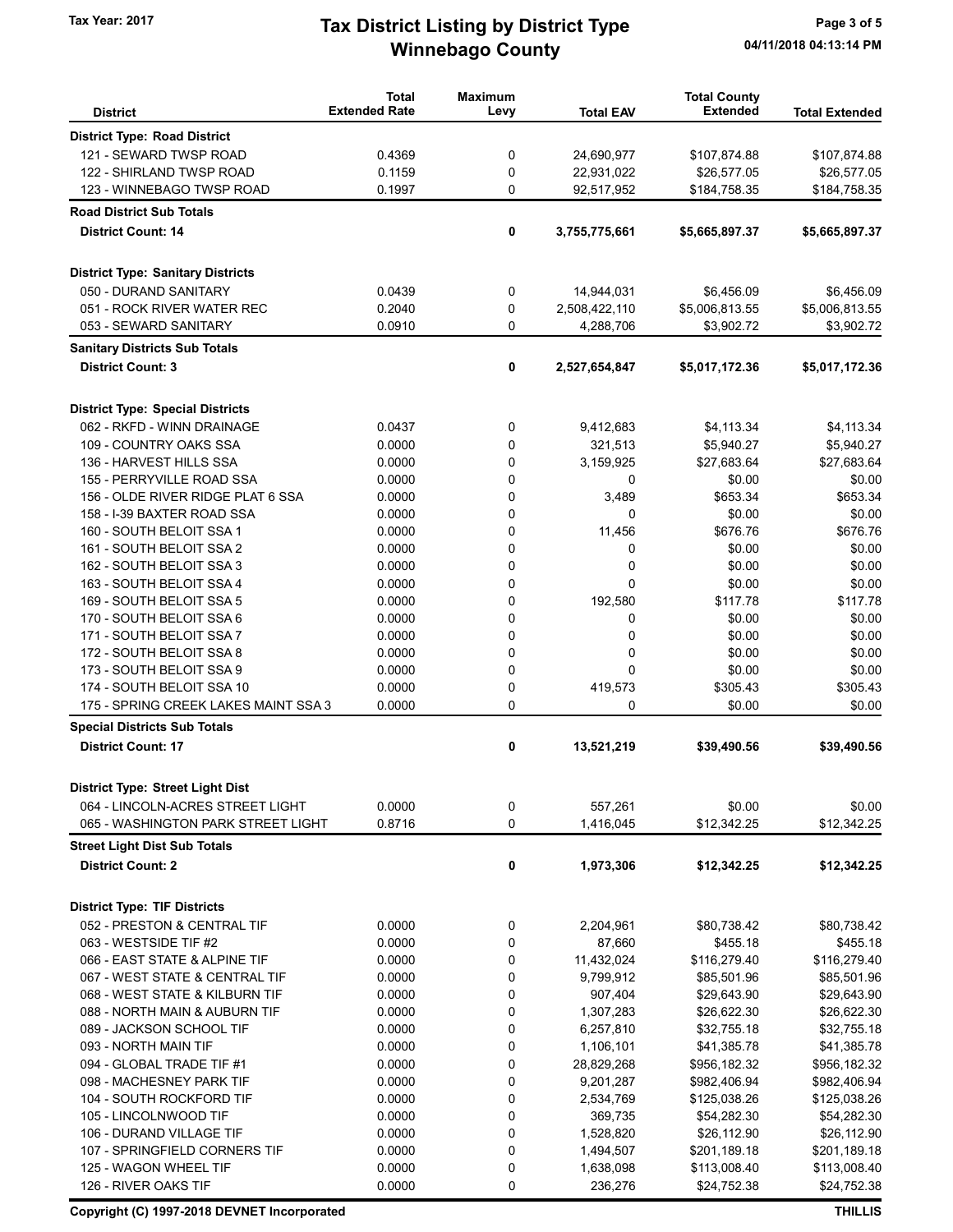# Winnebago County Tax Year: 2017 **Tax District Listing by District Type** Page 4 of 5

|                                                              | <b>Total</b>         | <b>Maximum</b> |                         | <b>Total County</b>            |                             |
|--------------------------------------------------------------|----------------------|----------------|-------------------------|--------------------------------|-----------------------------|
| <b>District</b>                                              | <b>Extended Rate</b> | Levy           | <b>Total EAV</b>        | <b>Extended</b>                | <b>Total Extended</b>       |
| <b>District Type: TIF Districts</b>                          |                      |                |                         |                                |                             |
| 127 - GARRISON SCHOOL TIF                                    | 0.0000               | 0              | 1,700,340               | \$104,406.16                   | \$104,406.16                |
| 128 - KISHWAUKEE & HARRISON TIF                              | 0.0000               | 0              | 1,670,363               | \$40,461.30                    | \$40,461.30                 |
| 129 - LINCOLNWOOD TIF #2                                     | 0.0000               | 0              | 276,187                 | \$39,411.10                    | \$39,411.10                 |
| 130 - HOPE VI TIF                                            | 0.0000               | 0              | 1,575,758               | \$135,042.38                   | \$135,042.38                |
| 132 - NORTH 2ND TIF LOVES PARK                               | 0.0000               | 0              | 11,112,476              | \$105,998.46                   | \$105,998.46                |
| 133 - GLOBAL TRADE TIF #2                                    | 0.0000               | $\mathbf 0$    | 8,572,545               | \$242,378.16                   | \$242,378.16                |
| 134 - ASSISTED LIVING/ RIVER HOUSING TII                     | 0.0000               | 0              | 84,010                  | \$0.00                         | \$0.00                      |
| 135 - NORTH 2ND TIF MACHESNEY PARK                           | 0.0000               | 0              | 10,069,018              | \$321,740.98                   | \$321,740.98                |
| 137 - MAIN & WHITMAN TIF                                     | 0.0000               | 0              | 1,695,694               | \$119,309.68                   | \$119,309.68                |
| 138 - MIDTOWN TIF                                            | 0.0000               | 0              | 5,417,784               | \$20,477.82                    | \$20,477.82                 |
| 139 - KISHWAUKEE & HARRISON TIF #2                           | 0.0000               | 0              | 393,594                 | \$0.00                         | \$0.00                      |
| 140 - FORMER BELOIT CORP TIF                                 | 0.0000               | $\mathbf 0$    | 4,732,421               | \$309,732.84                   | \$309,732.84                |
| 141 - GLOBAL TRADE TIF #3                                    | 0.0000               | 0              | 13,473,827              | \$32,690.68                    | \$32,690.68                 |
| 142 - RIVER DISTRICT NORTH TIF                               | 0.0000               | $\mathbf 0$    | 9,718,830               | \$174,731.80                   | \$174,731.80                |
| 143 - BROADWAY TIF                                           | 0.0000               | 0              | 11,411,777              | \$60,812.60                    | \$60,812.60                 |
| 144 - EAST RIVER TIF                                         | 0.0000               | 0              | 10,660,846              | \$382,024.36                   | \$382,024.36                |
| 145 - SUMNER ROAD / GROVE ST TIF                             | 0.0000               | 0              | 58,419                  | \$0.00                         | \$0.00                      |
| 146 - LOVES PARK CORP CENTER TIF                             | 0.0000               | 0              | 5,915,613               | \$214,727.40                   | \$214,727.40                |
| 147 - WESTSTONE TIF                                          | 0.0000               | 0              | 4,225,284               | \$443,337.36                   | \$443,337.36                |
| 148 - NORTH WILLOW CREEK TIF<br>149 - SOUTH WILLOW CREEK TIF | 0.0000<br>0.0000     | $\mathbf 0$    | 1,481,705<br>8,809,351  | \$15,905.32<br>\$315,587.90    | \$15,905.32                 |
| 150 - GLOBAL TRADEPARK SOUTH TIF                             | 0.0000               | 0              |                         |                                | \$315,587.90                |
| 151 - I-39 / BAXTER ROAD TIF                                 | 0.0000               | 0<br>0         | 335,156                 | \$19,959.14                    | \$19,959.14<br>\$300,023.66 |
| 152 - ZENITH CUTTER TIF                                      | 0.0000               | 0              | 4,005,751<br>10,818,485 | \$300,023.66<br>\$1,160,421.70 | \$1,160,421.70              |
| 153 - SPRING CREEK LAKES TIF                                 | 0.0000               | 0              | 2,508,975               | \$264,948.64                   | \$264,948.64                |
| 154 - FORMER WARNER ELECTRIC TIF                             | 0.0000               | 0              | 467,845                 | \$8,396.34                     | \$8,396.34                  |
| 157 - JEFFERSON / NORTH 3RD ST TIF                           | 0.0000               | 0              | 302,007                 | \$15,800.80                    | \$15,800.80                 |
| 159 - MULFORD & EAST STATE STREET TIF                        | 0.0000               | $\mathbf 0$    | 39,199,827              | \$267,194.26                   | \$267,194.26                |
| 164 - AUBURN STREET TIF                                      | 0.0000               | 0              | 6,559,036               | \$28,718.72                    | \$28,718.72                 |
| 165 - FOREST HILLS ROAD TIF                                  | 0.0000               | 0              | 4,603,279               | \$45,904.86                    | \$45,904.86                 |
| 166 - GARDNER / BLACKHAWK TIF                                | 0.0000               | 0              | 7,860,433               | \$72,893.84                    | \$72,893.84                 |
| 167 - VILLAGE OF ROCKTON DOWNTOWN T                          | 0.0000               | 0              | 4,406,864               | \$29,507.94                    | \$29,507.94                 |
| 168 - AMEROCK HOTEL TIF                                      | 0.0000               | 0              | 110,756                 | \$277.16                       | \$277.16                    |
| <b>TIF Districts Sub Totals</b>                              |                      |                |                         |                                |                             |
| <b>District Count: 49</b>                                    |                      | 0              | 273,170,171             | \$8,189,178.16                 | \$8,189,178.16              |
|                                                              |                      |                |                         |                                |                             |
| <b>District Type: Township</b>                               |                      |                |                         |                                |                             |
| 003 - BURRITT TOWNSHIP                                       | 0.1767               | 0              | 25,433,971              | \$44,941.83                    | \$44,941.83                 |
| 004 - CHERRY VALLEY TOWNSHIP                                 | 0.1401               | 0              | 266,130,330             | \$369,258.36                   | \$369,258.36                |
| 005 - DURAND TOWNSHIP                                        | 0.1808               | 0              | 37,044,952              | \$66,547.56                    | \$66,547.56                 |
| 006 - HARLEM TOWNSHIP                                        | 0.1114               | 0              | 597,846,662             | \$630,096.41                   | \$630,096.41                |
| 007 - HARRISON TOWNSHIP                                      | 0.1250               | 0              | 14,191,981              | \$17,739.98                    | \$17,739.98                 |
| 008 - LAONA TOWNSHIP                                         | 0.1227               | 0              | 33,064,557              | \$40,570.21                    | \$40,570.21                 |
| 009 - OWEN TOWNSHIP                                          | 0.1437               | 0              | 82,862,718              | \$119,073.73                   | \$119,073.73                |
| 010 - PECATONICA TOWNSHIP                                    | 0.1828               | 0              | 67,368,357              | \$123,149.37                   | \$123,149.37                |
| 011 - ROCKFORD TOWNSHIP                                      | 0.1446               | 0              | 1,801,970,799           | \$2,569,340.12                 | \$2,569,340.12              |
| 012 - ROCKTON TOWNSHIP                                       | 0.1988               | 0              | 253,351,318             | \$493,846.82                   | \$493,846.82                |
| 013 - ROSCOE TOWNSHIP                                        | 0.1482               | 0              | 436,370,065             | \$646,282.19                   | \$646,282.19                |
| 014 - SEWARD TOWNSHIP                                        | 0.4445               | 0              | 24,690,977              | \$109,751.39                   | \$109,751.39                |
| 015 - SHIRLAND TOWNSHIP                                      | 0.2118               | 0              | 22,931,022              | \$48,567.90                    | \$48,567.90                 |
| 016 - WINNEBAGO TOWNSHIP                                     | 0.1705               | 0              | 92,517,952              | \$157,743.11                   | \$157,743.11                |
| <b>Township Sub Totals</b>                                   |                      |                |                         |                                |                             |
| <b>District Count: 14</b>                                    |                      | 0              | 3,755,775,661           | \$5,436,908.98                 | \$5,436,908.98              |
| <b>District Type: Unit Schools</b>                           |                      |                |                         |                                |                             |
| 070 - HARLEM SCHOOL DIST 122                                 | 8.1964               | 0              | 616,916,886             | \$48,472,921.75                | \$48,472,921.75             |
| 075 - NORTH BOONE SD #200                                    | 7.8972               | 0              | 1,023,086               | \$80,795.15                    | \$11,263,939.99             |
| 076 - ROCKFORD SCHOOL DIST 205                               | 7.6496               | 0              | 2,053,668,892           | \$154,479,342.62               | \$154,697,591.83            |